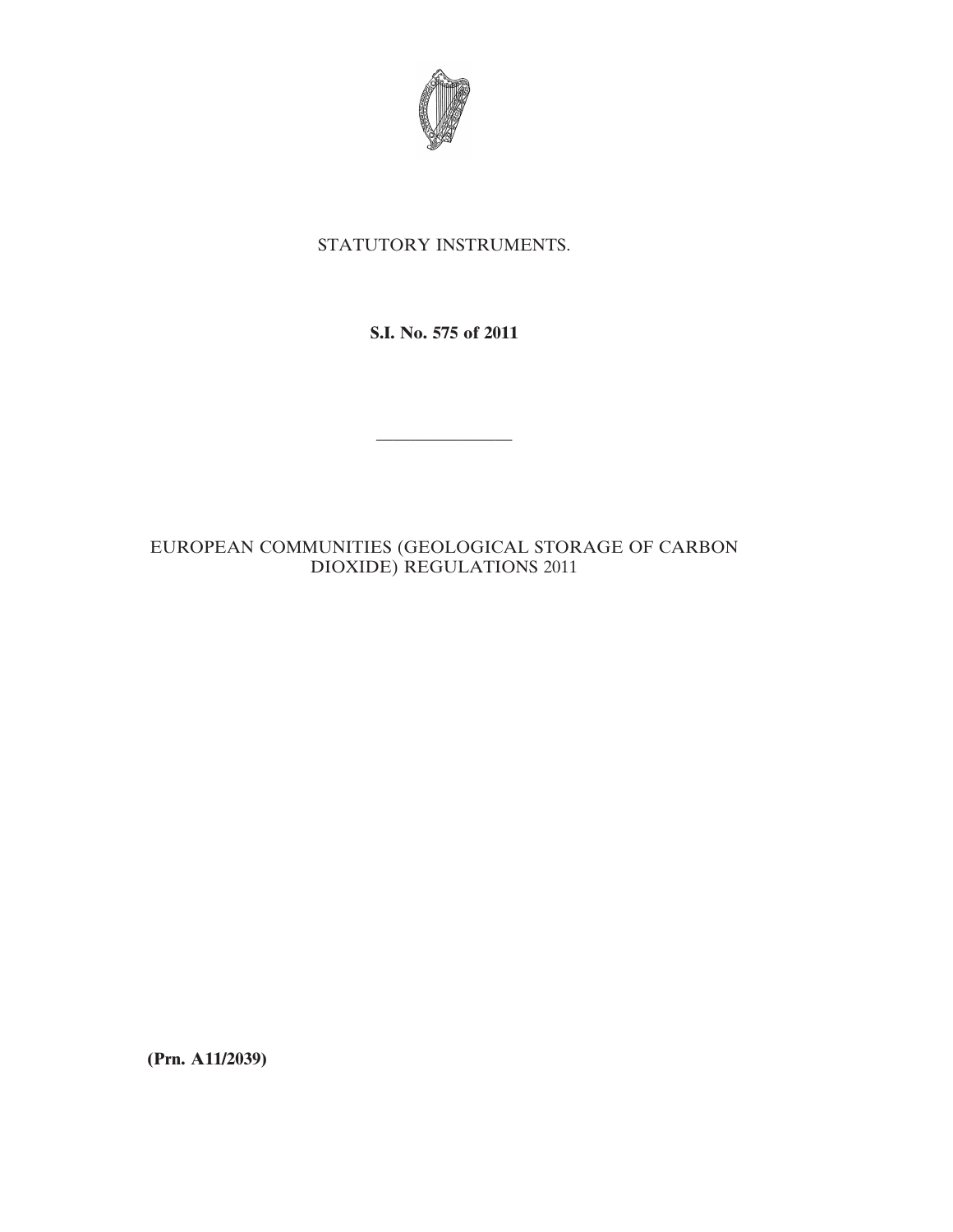# EUROPEAN COMMUNITIES (GEOLOGICAL STORAGE OF CARBON DIOXIDE) REGULATIONS 2011

I, PAT RABBITTE, Minister for Communications, Energy and Natural Resources, in exercise of the powers conferred on me by section 3 of the European Communities Act 1972 (No. 27 of 1972), with the consent of the Minister for the Environment, Community and Local Government, in so far as these Regulations relate to the activities specified in Regulations 5, 7 and 8, and for the purpose of giving effect to Directive 2009/31/EC of the European Parliament and of the Council of 23 April 2009<sup>1</sup>, hereby make the following regulations:

### *Citation*

1. These Regulations may be cited as the European Communities (Geological Storage of Carbon Dioxide) Regulations 2011.

#### *Interpretation*

2. (1) In these Regulations—

"competent authority" means, in respect of the State, the competent authority designated pursuant to Regulation 5, and in respect of another Member State of the European Communities, any competent authority specified in the national law of that State as notified by the Commission;

"Directive means Directive 2009/31/EC of 23 April 2009<sup>1</sup> on the geological storage of carbon dioxide; and

"Minister" means the Minister for Communications, Energy and Natural Resources.

(2) A word or expression that is used in these Regulations and is also used in the Directive has the same meaning in these Regulations that it has in the Directive.

## *Purpose and Application*

3. (1) These Regulations provide for the implementation in the State of the legal framework for the environmentally safe geological storage of carbon dioxide  $(CO<sub>2</sub>)$  in such a way as to prevent and, where this is not possible, eliminate as far as possible negative effects and any risk to the environment and human health, and to contribute to the fight against climate change.

(2) These Regulations apply to the geological storage of  $CO<sub>2</sub>$  in the territory of the State, its exclusive economic zone and on its continental shelf within the meaning of the United Nations Convention on the Law of the Sea. 1 O.J. No. L140 5.6.2009 p. 114

*Notice of the making of this Statutory Instrument was published in "Iris Oifigiúil" of* 18*th November*, 2011.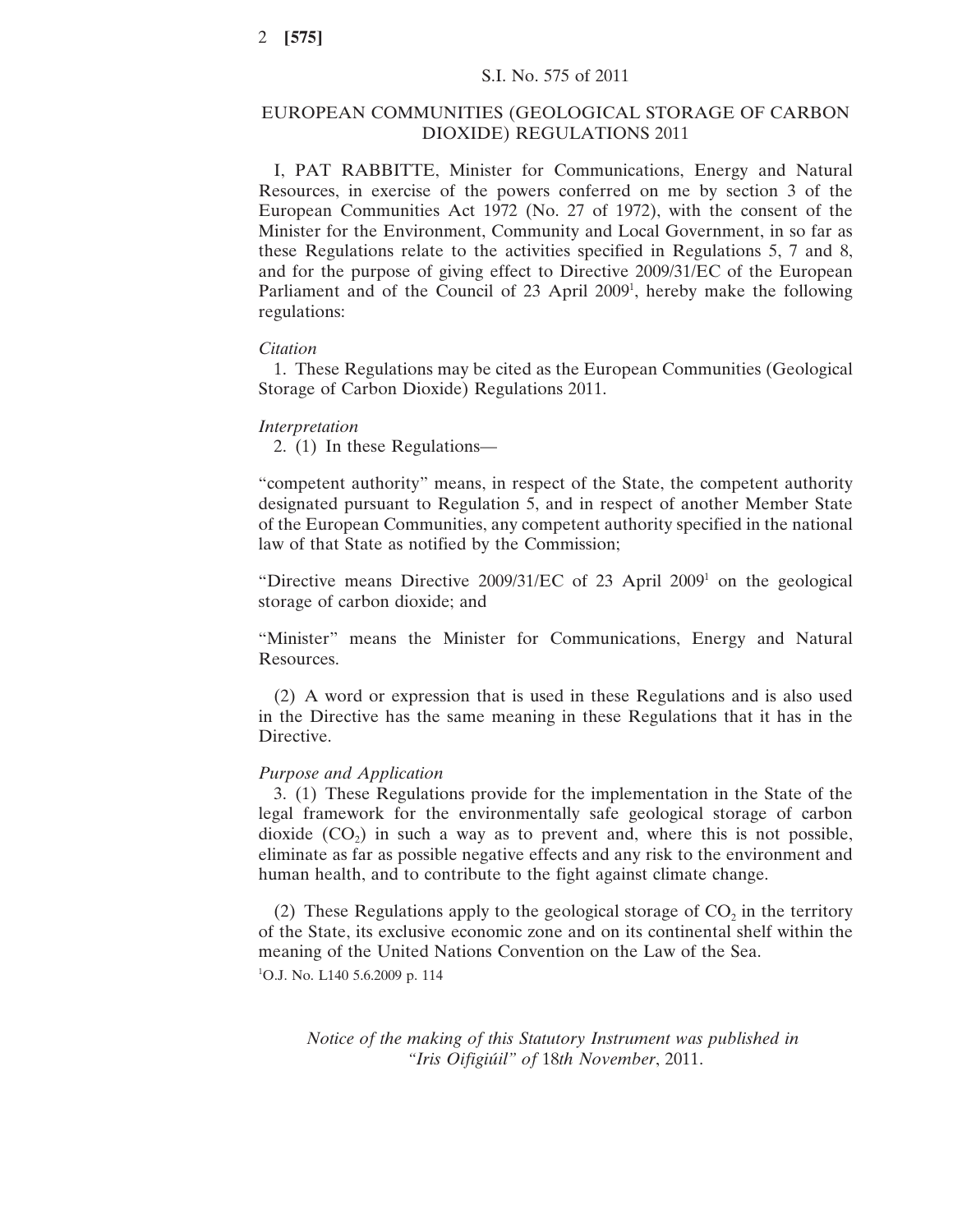(3) These Regulations do not apply to geological storage of  $CO<sub>2</sub>$ , with a total intended storage below 100 kilotonnes, undertaken for research, development or testing of new products and processes.

#### *Selection of storage sites*

4. (1) The storage of  $CO<sub>2</sub>$  in a storage site in part or in the whole of the area referred to in Regulation 3(2) is not permitted.

(2) The storage of  $CO<sub>2</sub>$  in a storage site with a storage complex extending beyond the area referred to in Regulation 3(2) is not permitted.

(3) The storage of  $CO<sub>2</sub>$  in the water column is not permitted.

## *Competent authority*

5. The Minister, in consultation with the Minister for the Environment, Community and Local Government shall designate a competent authority for the purposes of these Regulations and the Directive.

#### *Transboundary cooperation*

6. In case of transboundary transport of  $CO<sub>2</sub>$ , a transboundary storage site or a transboundary storage complex, the competent authority designated pursuant to Regulation 5, and the competent authority of the other Member State concerned shall jointly meet the requirements of the Directive and of other relevant Community legislation.

## *Information to the public*

7. The Minister, in consultation with the Minister for the Environment, Community and Local Government shall make available to the public, environmental information relating to the geological storage of  $CO<sub>2</sub>$  in accordance with provisions of the European Communities (Access to Information on the Environment) Regulations 2007 (S.I. No. 133 of 2007).

#### *Reporting to the Commission*

8. The Minister, in consultation with the Minister for the Environment, Community and Local Government shall submit to the Commission a report on the implementation of the Directive, and in accordance with any detailed provisions of a questionnaire adopted by the Commission pursuant to Article 27 of the Directive.

#### *Enforcement and penalties*

9. (1) A person who fails to comply with Regulation 4 of these Regulations is guilty of an offence.

- (2) A person guilty of an offence under these Regulations shall be liable—
	- (*a*) on summary conviction to a "Class A fine" or imprisonment for a term not exceeding 6 months or both, or
	- (*b*) on conviction on indictment, to a fine not exceeding  $\epsilon$ 500,000 or to imprisonment for a term not exceeding 3 years or both.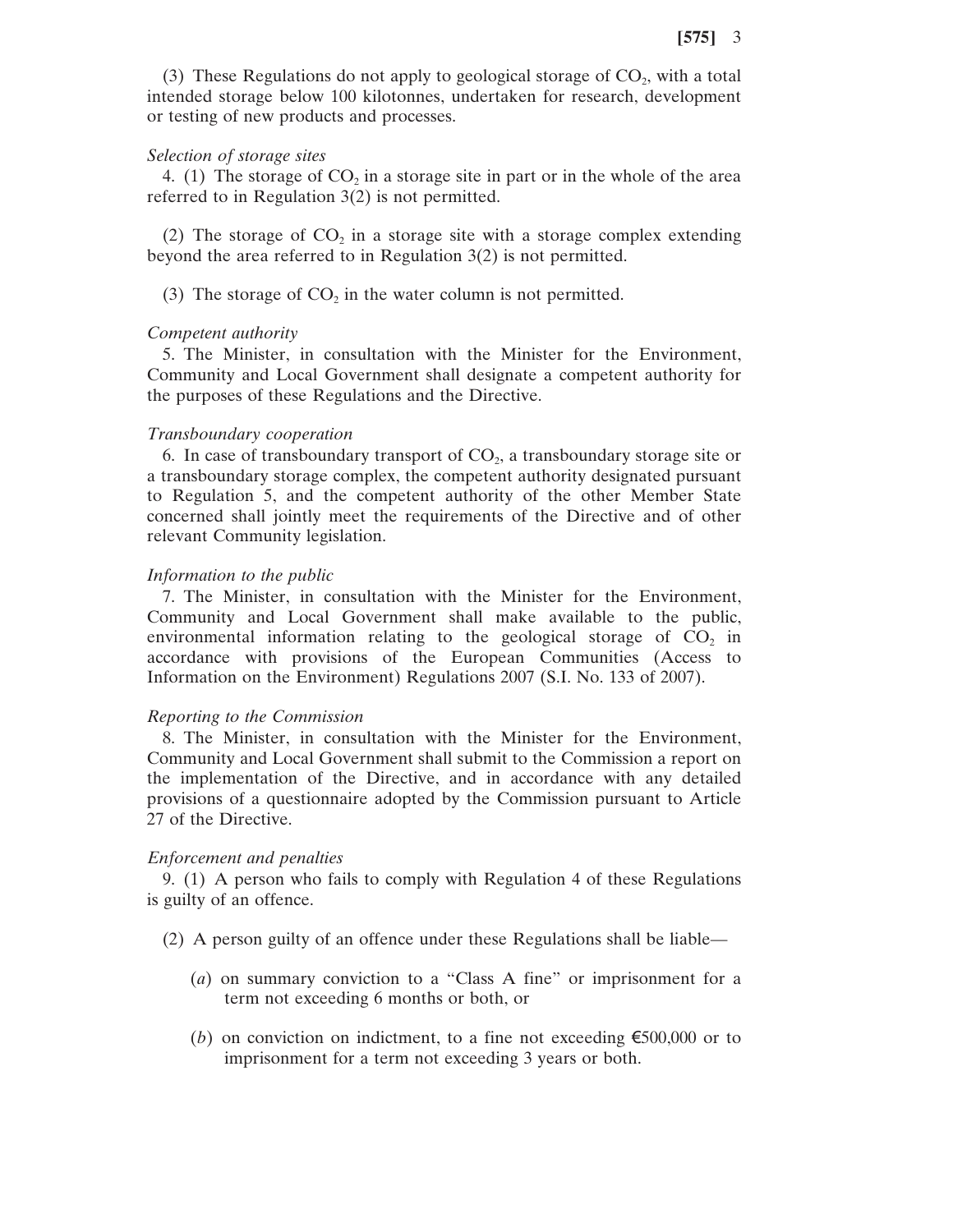## 4 **[575]**

(3) Summary proceedings for an offence under these Regulations may be brought and prosecuted by the Minister.

(4) Where an offence under these Regulations is committed by a body corporate and is proved to have been so committed with the consent, connivance of or to be attributable to any neglect on the part of a person, being a director, manager, secretary or other officer of the body corporate, or a person who was purporting to act in any such capacity, that person, as well as the body corporate, is guilty of an offence and is liable to be proceeded against and punished as if he or she were guilty of the first mentioned offence.

(5) Notwithstanding section 10(4) of the Petty Sessions (Ireland) Act 1851 summary proceedings for an offence under these Regulations may be instituted not later than 2 years from the date of the offence.

The Minister for the Environment, Community and Local Government hereby consents to the foregoing Regulations in so far as they relate to the activities specified in Regulations 5, 7 and 8 of these Regulations.



GIVEN under the Official Seal of the Minister for the Environment, Community and Local Government, 11 November 2011.

## PHIL HOGAN,

Minister for the Environment, Community and Local Government.



GIVEN under my Official Seal, 11 November 2011.

> PAT RABBITTE, Minister for Communications, Energy and Natural Resources.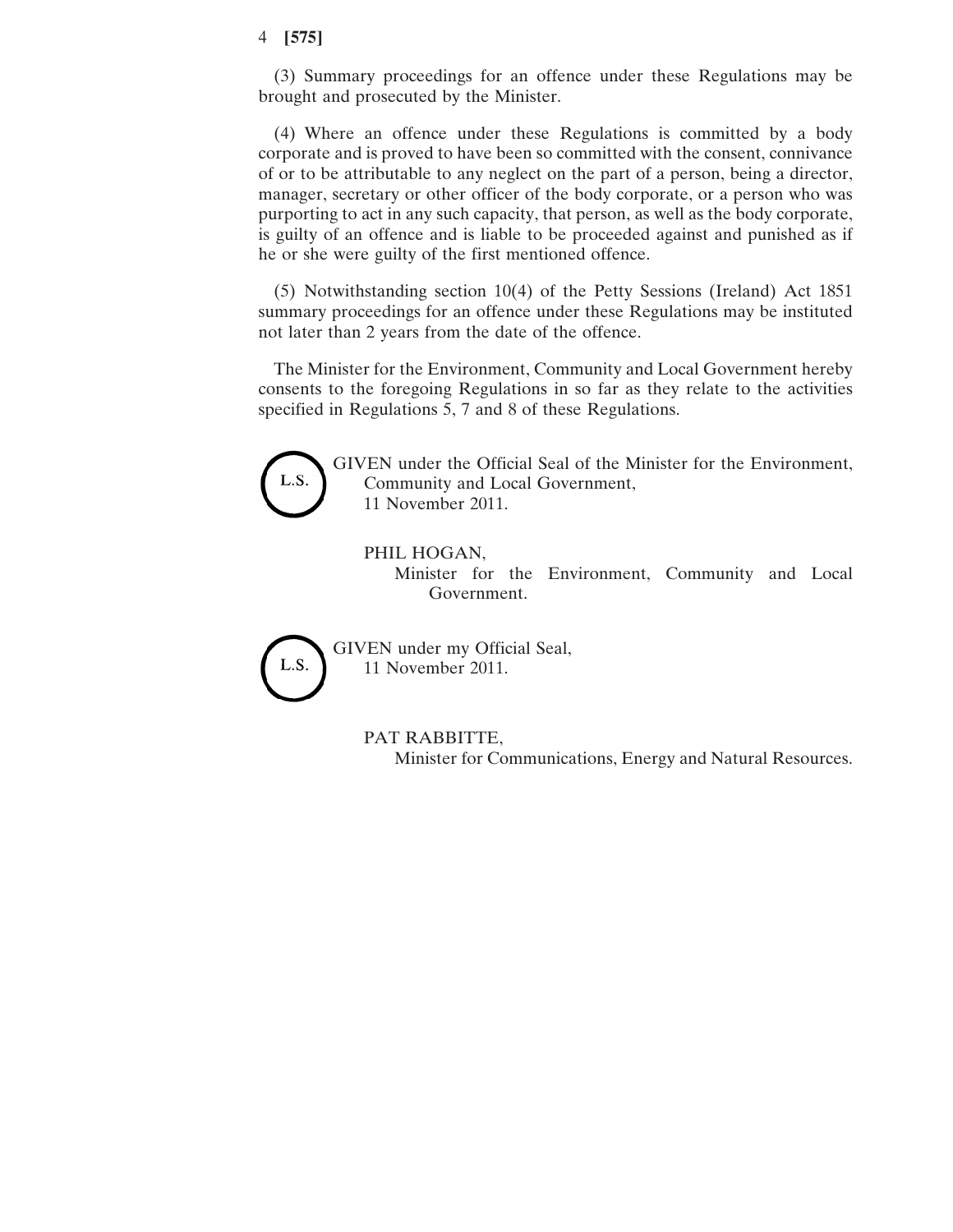**[575]** 5

# EXPLANATORY NOTE

*(This note is not part of the Instrument and does not purport to be a legal interpretation.)*

The purpose of these Regulations is to transpose Directive 2009/31/EC on the geological storage of carbon dioxide. That Directive establishes a legal framework for carbon capture and storage (CCS) so as to enable its safe operation in Europe.

CCS is considered to be a bridging technology that will contribute to mitigating climate change. It consists of the capture of carbon dioxide from industrial installations, its transport to a storage site, and its injection into a suitable underground geological formation for the purposes of permanent storage. CCS is a new, emerging and valuable technology with significant potential as a mitigation technique for carbon emissions.

Ireland considers it appropriate to await developments and progress by key players in this field, and the more advanced Member States who have committed substantial resources both financial and human to the implementation of the regulatory framework underpinning this technology.

Accordingly, Ireland has exercised its right, in accordance with Article 4 of the Directive, not to allow for any storage in part or in the whole of the State and therefore there is currently no area of Irish territory that would be free to be used for  $CO<sub>2</sub>$  storage. However, this issue will be kept under active review.

It is noted that Ireland is required under Article 27 to report annually to the European Commission on the implementation of this Directive. In addition and in accordance with Article 38 of the Directive, the European Commission is obliged to report to the European Parliament on the implementation of the Directive across Member States, and in particular to report in 2015 on specific aspects relating to experience with CCS, technical progress and scientific knowledge. This system will provide opportunities for the Minister for Communications, Energy and Natural Resources, in consultation with the Minister for the Environment, Community and Local Government to consider the issues and to review the policy and these Regulations, as appropriate.